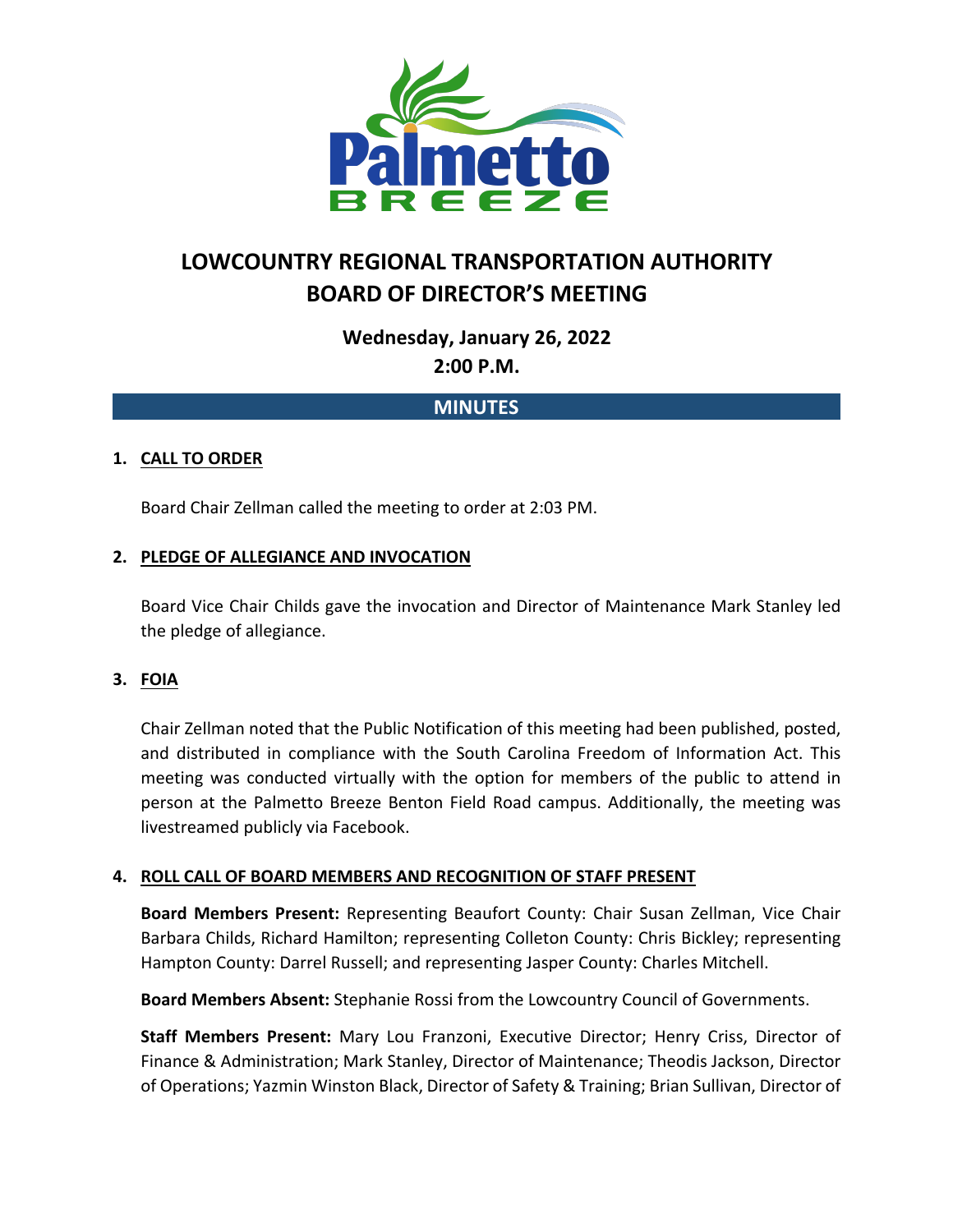Marketing & Communication; Laura J. Atkinson, Mobility Manager; Jairus Bonner, Human Resources Manager; Lily Crosman, Staff Accountant.

**Guest Present:** Councilman Stu Rodman, Beaufort County Council; Scott Donahue, SCDOT Office of Public Transit.

#### **5. WELCOME**

Chair Zellman welcomed all board members, staff, and guests present.

## **6. RECOGNITION OF DRIVER OF THE MONTH**

Executive Director Mary Lou Franzoni recognized Loraine Pinkney as the Driver of the Month for November and Michael McEachern as Driver of the Month for December.

## **7. APPROVAL OF MINUTES**

## **November 30, 2021 Board Meeting**

**Motion:** Board Member Bickley moved that the minutes from the November 30, 2021 board meeting be approved with one correction, to include that the board accepted the audit report as presented. The motion was seconded by Board Member Hamilton.

**Vote:** The motion was approved unanimously by roll call vote.

# **October 28, 2021 Board Retreat Facilitator's Report**

**Motion:** Chair Zellman noted that this item should be accepted as information and not approved as minutes. Board Member Hamilton moved that the report be accepted and the motion was seconded by Board Member Childs.

**Vote:** Voting Yea: Chair Zellman, Vice Chair Childs, Board Member Hamilton, Board Member Bickley, Board Member Mitchell. Abstentions: Board Member Russell. The motion passed with 5 voting yea, 0 voting nay, and 1 abstention.

# **8. ACTION ITEMS**

# **1. Report of Nominating Committee/Nomination and Election of Officers**

Chair Zellman reported for the Nominating Committee that they were nominating Board Member Mitchell to the office of Chair and Vice Chair Childs to another term as Vice Chair to begin in March 2022 and for a term of two years.

There were no nominations from the floor and no further discussion.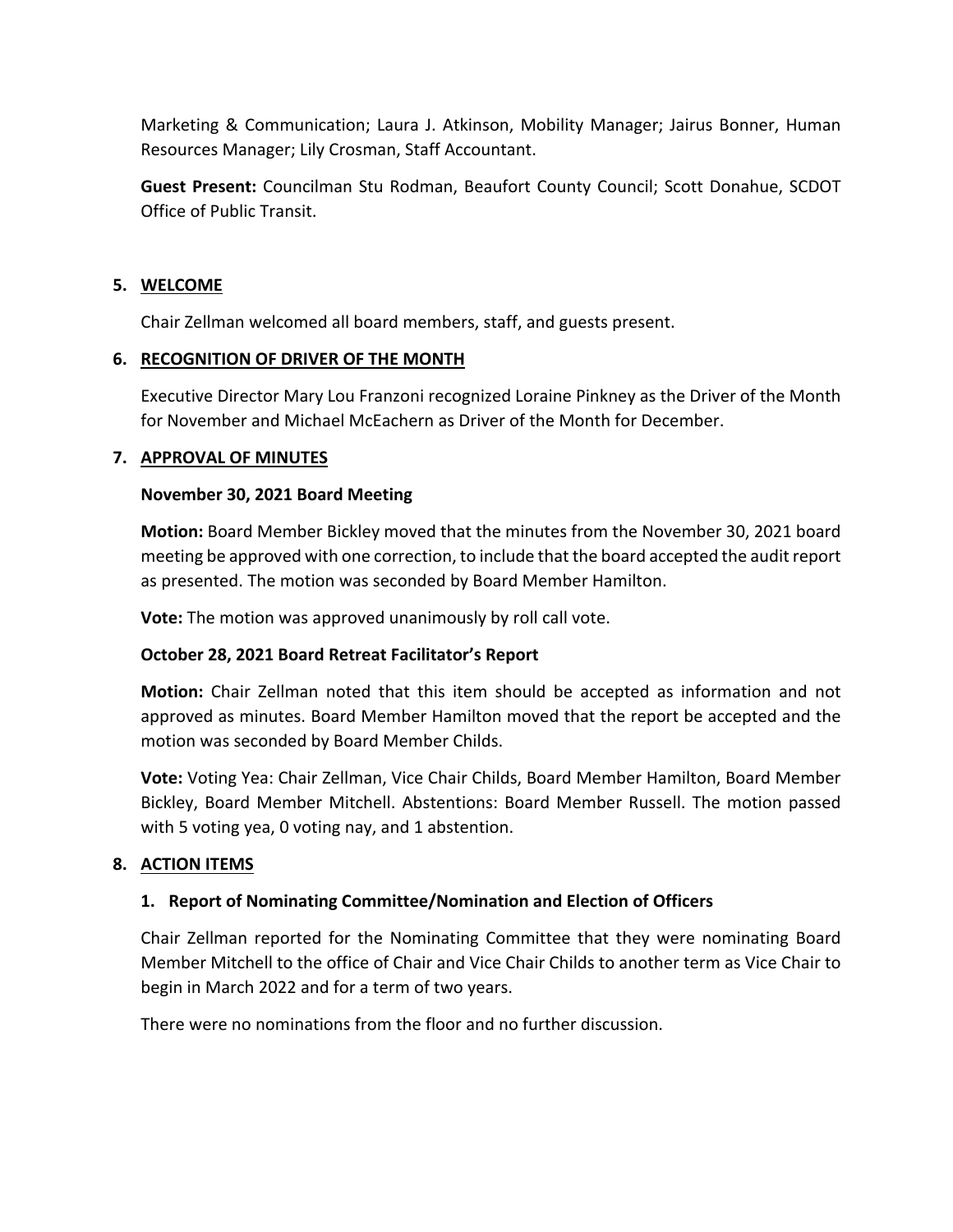**Motion:** Chair Zellman moved to adopt the report of the nominating committee and elect Board member Mitchell to the Chair and Vice Chair Childs to another term as Vice Chair. The motion was seconded by Vice Chair Childs.

**Vote:** The motion was approved unanimously by roll call vote.

## **2. Approval of Revised Procurement Policy**

**Motion:** Vice Chair Childs moved that the revised procurement policy be approved as presented and the motion was seconded by Board Member Hamilton.

**Vote:** The motion was approved unanimously by roll call vote.

## **3. Approval of Revised Personnel Policy**

**Motion:** Board Member Hamilton moved that the revised personnel policy be approved as presented and the motion was seconded by Board Member Mitchell.

**Vote:** The motion was approved unanimously by roll call vote.

## **9. INFORMATIONAL ITEMS**

**1. Executive Director's Report –** Executive Director Franzoni presented her report, including recent operating statistics, activities, and updates on ongoing projects. Executive Director Franzoni informed the board that the Authority had engaged with a consultant (RS&H) to move forward on the development of the new Hilton Head Island Airport service. The consultant in in the process of producing a survey to be distributed among key stakeholder groups and will also handle public engagement.

- **2. Finance Director's Report –** Director of Finance & Administration Criss presented the Authority's Financial Statement for November and December. Board Member Bickley asked if both the Urban and Rural Service were operating in the black and Mr. Criss confirmed it was.
- **3. Chair's Report –** Chair Zellman presented her report which covered the past two years of her term of service as board chair. Chair Zellman shared the highlights of her tenure as board chair including developments in service and growth of the organization.

## **10. OLD BUSINESS**

- **1. LATS Update –** Executive Director Franzoni provided an update on the next scheduled LATS meeting, which is scheduled for February 4, 2022.
- **2. Hilton Head Island Airport Service Update -** Executive Director Franzoni provided an update on the new Hilton Head Island Airport Service including the progress made with the consultant, RS&H, and with the three new vehicles to be used on the service.